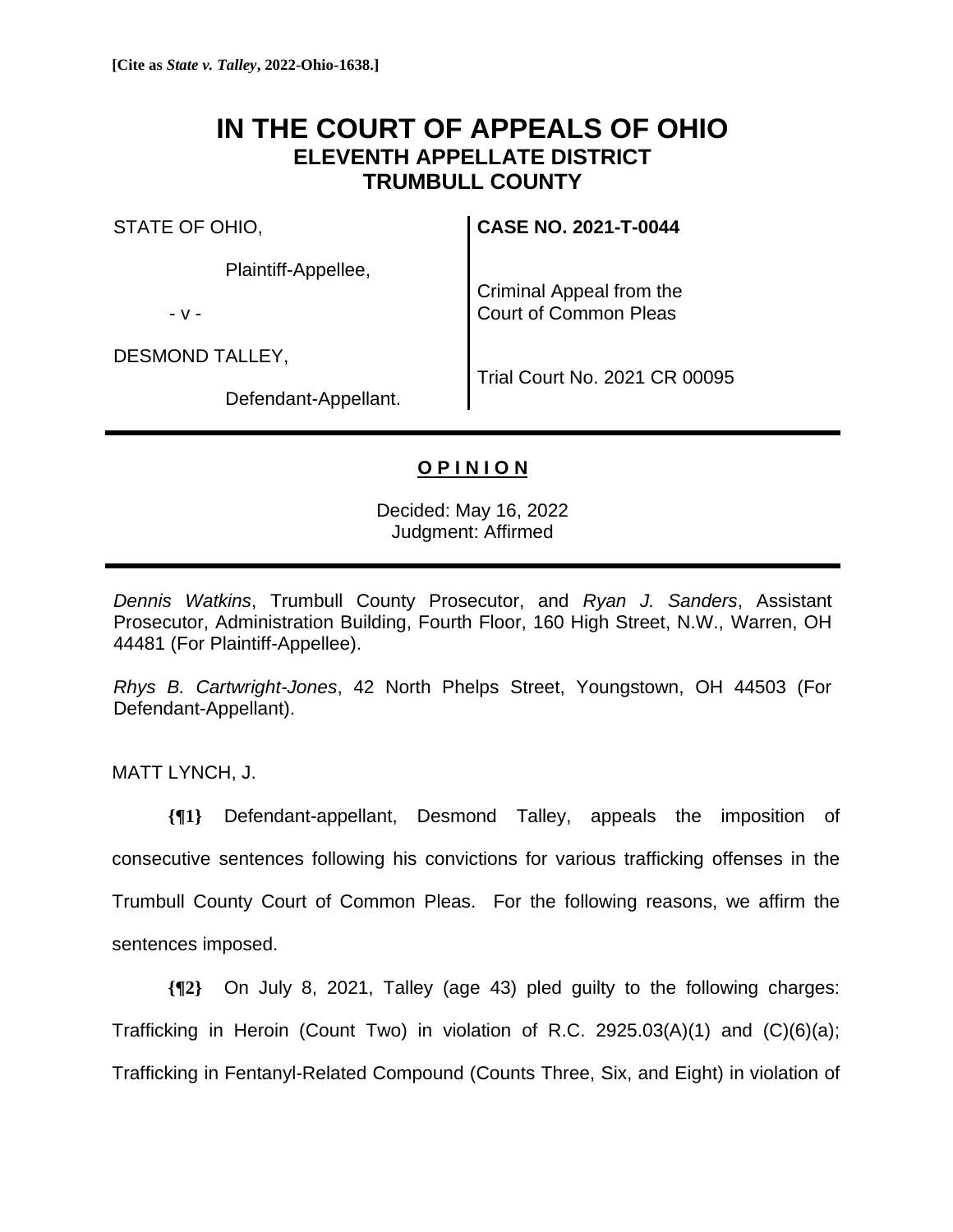R.C. 2925.03(A)(1) and (C)(9)(a); Trafficking in Cocaine (Counts Seven and Twelve) in violation of R.C. 2925.03(A)(1) and (C)(4)(a); and Trafficking in Fentanyl-Related Compound (Count Eleven) in violation of R.C. 2925.03(A)(1) and  $(C)(9)(c)$ .

**{¶3}** On October 14, 2021, Talley's sentencing hearing was held pursuant to R.C. 2929.19. The sentencing court reviewed Talley's criminal history and reported the following:

> Aggravated Trafficking when you were 18 years old. \* \* \* Criminal Trespassing, Resisting Arrest, Assault on a Police Dog, Possession of Cocaine, another Assault, Resisting Arrest, Assault, Falsification, and that's just to get you to age 20. Domestic Violence, Assault, Assault on a Police Officer, Possession of Cocaine, Possession of Cocaine, Possession of Drugs, Domestic Violence, Domestic Violence, Violation of a Protection Order, another Assault on a Police Officer, Possession of Drugs, Obstruction of Official Business, Possession of Cocaine, Disorderly Conduct, Vehicular Manslaughter, Domestic Violence, Failure to Comply with the Order or Signal of a Police Officer, Drunk Driving, several Domestic Violence cases dismissed. Prior Trafficking in Heroin in 2014. This time you got 8 months in LCI.

The court then stated that it had "considered the overriding principles and purposes of

felony sentencing," and "all relevant seriousness and recidivism factors." The court stated

that its sentence "shall be proportional to the Defendant's conduct as well as consistent

with similar [sic] situated offenders."

**{¶4}** Relative to community control sanctions and consecutive sentences, the

sentencing court found as follows.

In this case, the Defendant has six prior prison sentences, has a long history of criminal convictions, \* \* \* has never responded favorably to any sanctions imposed and is not a candidate for any type of community control.

The Court also finds pursuant to Section 2929.14 of the Revised Code that it is necessary to protect the public from future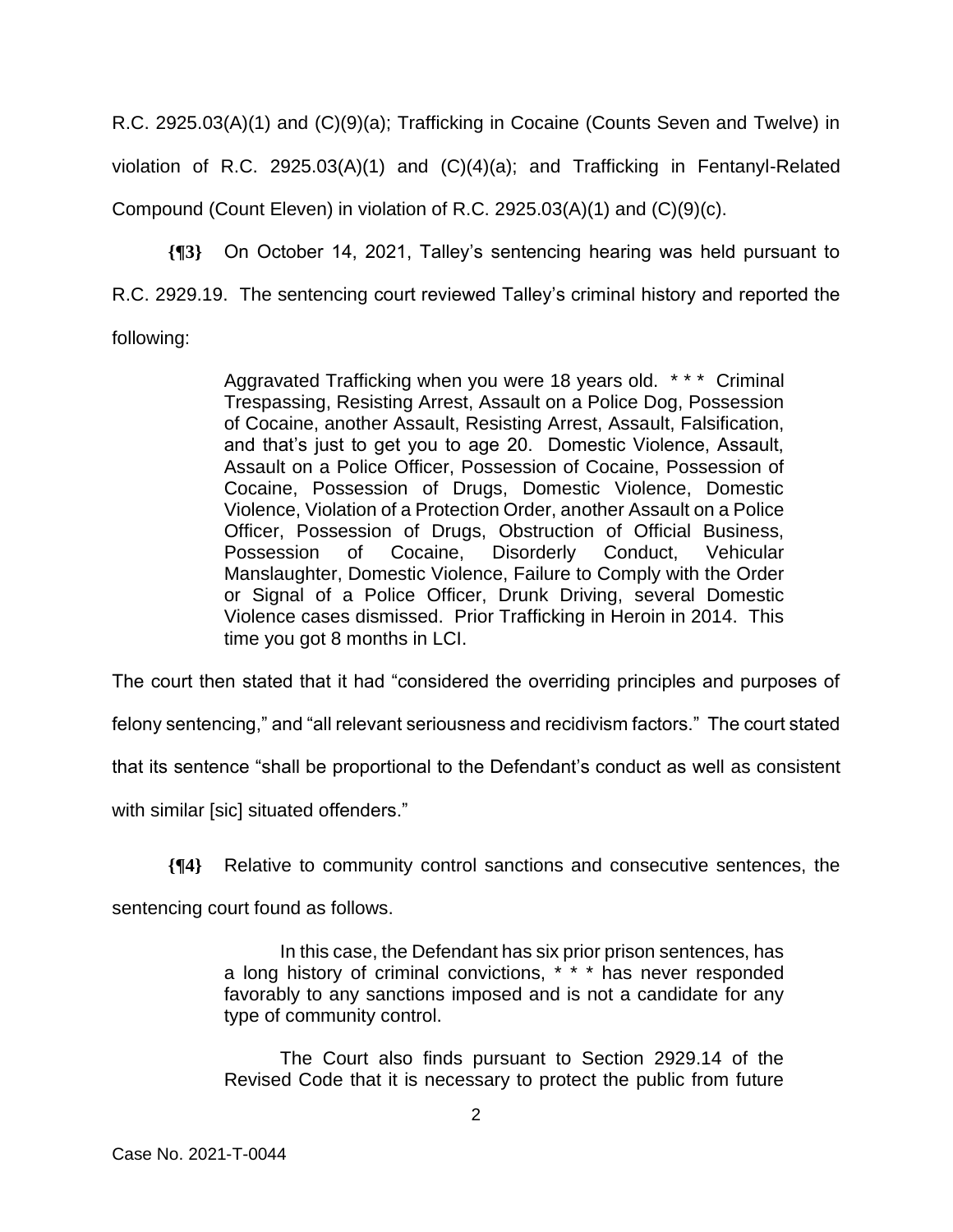crime by the Defendant; that consecutive sentences are not disproportionate to the seriousness of the offender's conduct. Some of the offenses were committed while awaiting trial or on probation in other cases. Due to the conduct of the Defendant and blatant disregard for the law, a single prison term would not adequately reflect the seriousness of the conduct of the Defendant, and the Defendant's \* \* \* extensive criminal history clearly demonstrates consecutive sentences are necessary to protect the public.

**{¶5}** The sentencing court ordered Talley to serve prison terms of twelve months for Trafficking in Heroin (Count Two); twelve months for Trafficking in Fentanyl-Related Compound (Counts Three, Six, and Eight); twelve months for Trafficking in Cocaine (Counts Seven and Twelve); and six months for Trafficking in Fentanyl-Related Compound (Count Eleven). The prison terms for Counts Three, Six, and Eight were ordered to be served concurrently with each other as well as with the terms for Counts Seven and Twelve. Otherwise, the court ordered the sentences for Counts Two, Three, Seven, and Eleven to be served consecutively for an aggregate sentence of forty-two months.

**{¶6}** Talley's sentence was memorialized in an Entry on Sentence on October 18, 2021.

**{¶7}** On October 25, 2021, Talley filed a Notice of Appeal. On appeal he raises the following assignment of error: "The trial court erred in sentencing Mr. Talley to consecutive prison terms without due consideration to a proportionality analysis."

**{¶8}** "The court hearing an appeal [of a felony sentence] shall review the record, including the findings underlying the sentence or modification given by the sentencing court." R.C. 2953.08(G)(2). With respect to consecutive sentences, a reviewing court "may vacate the sentence and remand the matter to the sentencing court for resentencing \*\*\* if it clearly and convincingly finds \*\*\* [t]hat the record does not support the sentencing

3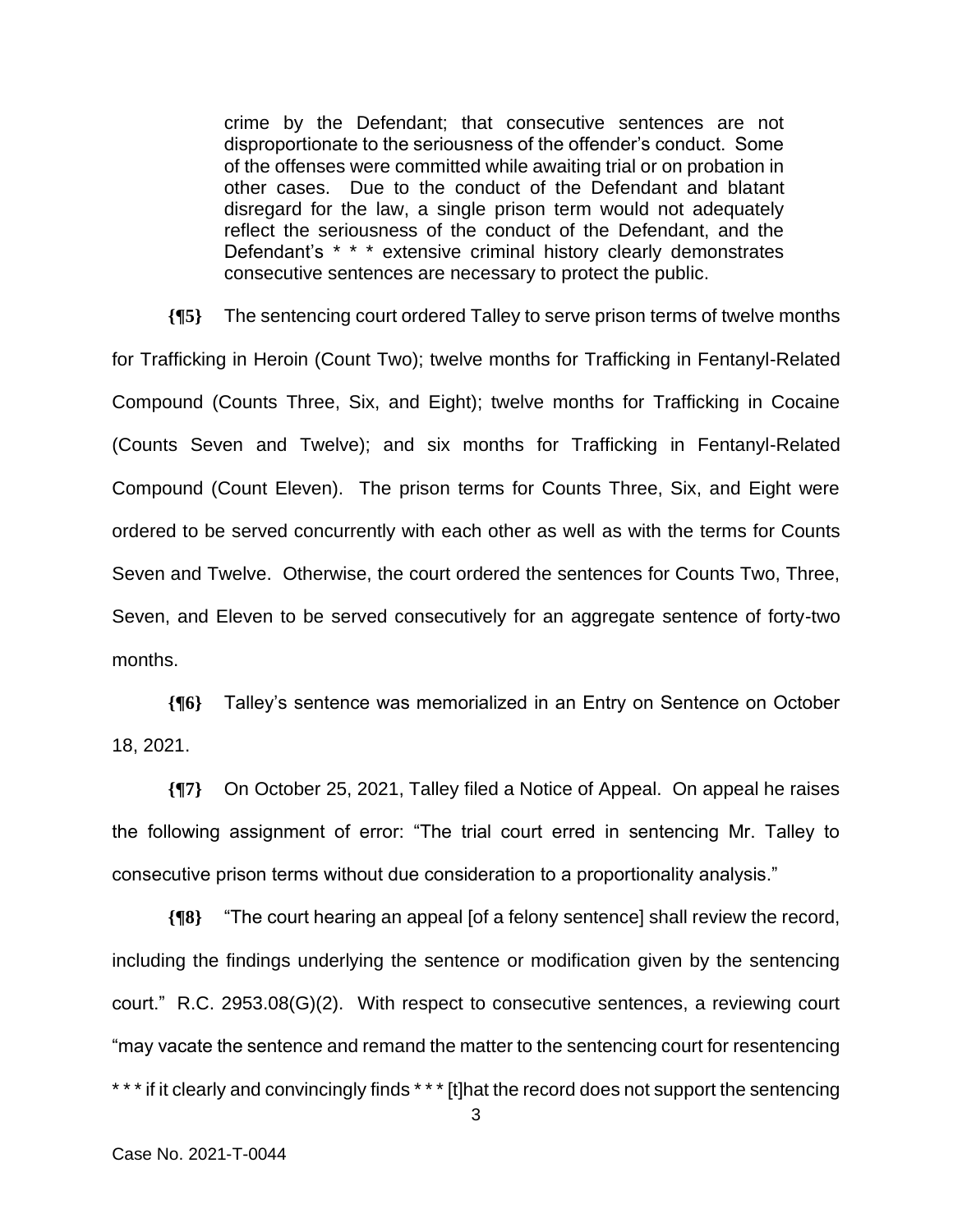court's findings under division \* \* \* (C)(4) of section 2929.14." *Id.* Under R.C. 2929.14(C)(4), a sentencing court is required to find, inter alia, that consecutive sentences are "not disproportionate to the seriousness of the offender's conduct and to the danger the offender poses to the public."

**{¶9}** Talley argues that the trial court "failed to make a finding that consecutive sentences were not disproportionate to the seriousness of [his] conduct and to the danger he posed to the public." Appellant's Merit Brief at 8. Specifically, he asserts that the court's analysis of his prior criminal history fails to support the finding. While acknowledging that his criminal history is extensive, Talley notes that his prior offenses "occurred around the ages of 18-20" and "seven to eight years prior [to the present offenses]." Moreover, he "now has a family and kids who he has been very involved with." Appellant's Merit Brief at 6.

**{¶10}** Contrary to Talley's position, we do not find that reversal is appropriate. The conduct underlying the present charges dates to December 2018. The conduct underlying the immediately preceding charges for Trafficking in Heroin occurred in April 2014 – less than five years earlier. In the present case, we cannot say that the record clearly and convincingly fails to support the trial court's finding with respect to proportionality. *State v. Guth*, 11th Dist. Portage No. 2015-P-0083, 2016-Ohio-8221, ¶ 23 (R.C. 2953.08(G)(2) "does not say that the trial judge must have clear and convincing evidence to support its findings," but "it is the court of appeals that must clearly and convincingly find that the record does not support the court's findings"). This court has described the standard for reviewing the imposition of consecutive sentences as "extremely deferential." *State v. Garcia*, 11th Dist. Ashtabula Nos. 2020-A-0034 and

4